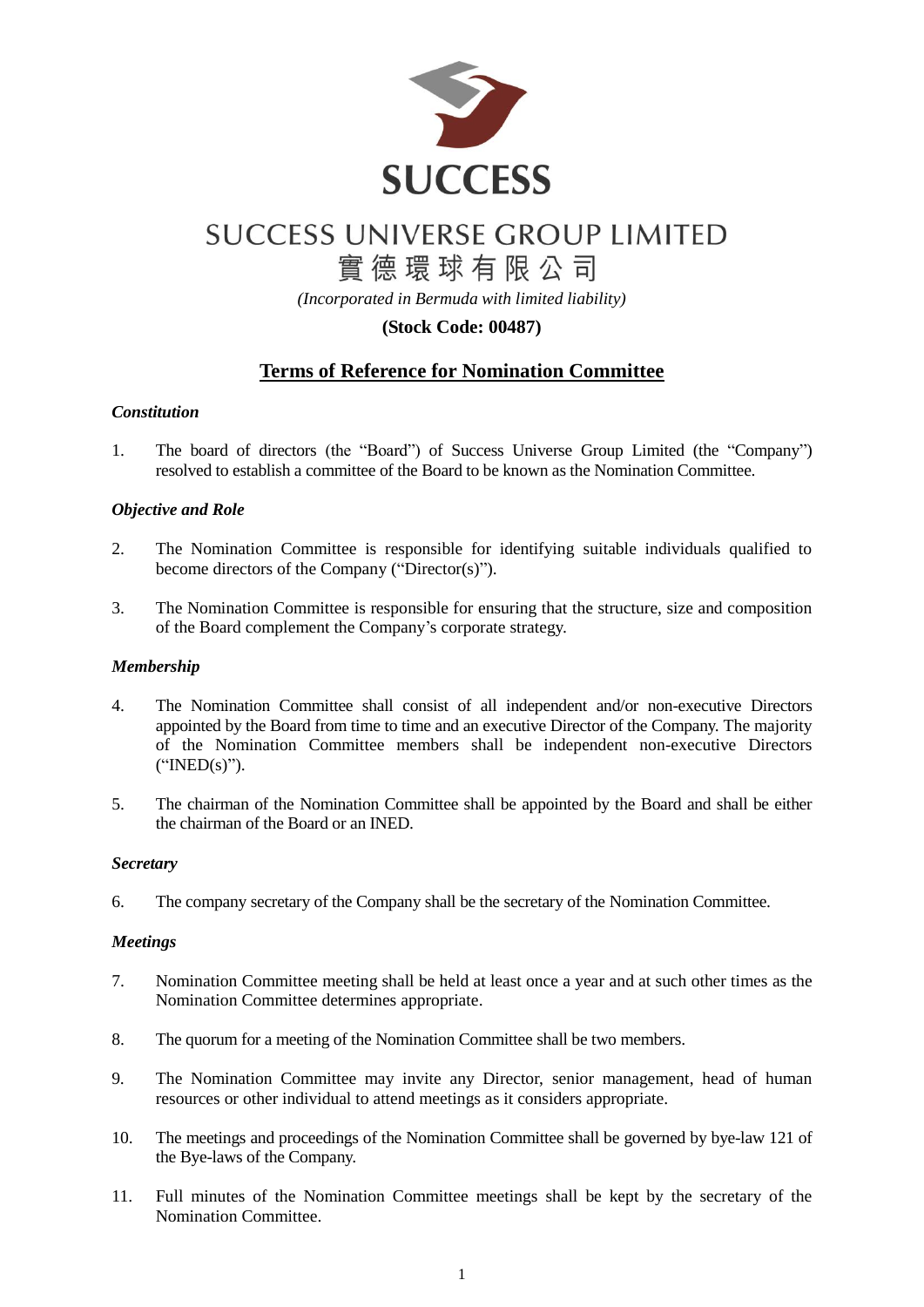#### *Authority*

- 12. The Nomination Committee is authorized by the Board to perform the duties within these Terms of Reference and to seek any information it requires from any Director or employee of the Group in order to perform its duties.
- 13. The Nomination Committee shall be provided with sufficient resources to perform its duties.
- 14. The Nomination Committee is authorized by the Board to seek independent professional advice from outside consultants or advisers, whose fees and expenses shall be borne by the Company, to perform its responsibilities.

#### *Duties*

- 15. The Nomination Committee shall have the following duties:-
	- (a) to review the structure, size and composition (including the skills, knowledge, experience and diversity of perspectives) of the Board at least annually and make recommendations on any proposed changes to the Board to complement the Company's corporate strategy;
	- (b) to identify individuals suitably qualified to become Board members and select or make recommendations to the Board on the selection of individuals nominated for directorships, having due regard to the policy for nomination of Directors (the "Nomination Policy") and the board diversity policy of the Company (the "Board Diversity Policy");
	- (c) to assess the independence of INEDs and review the INEDs' annual confirmations on their independence;
	- (d) to make recommendations to the Board on the appointment or re-appointment of Directors and succession planning for Directors, in particular the Chairman of the Board and the Deputy Chairman of the Board who performs the function of chief executive; and
	- (e) to review the Nomination Policy and the Board Diversity Policy, as appropriate, to make recommendations to the Board on any proposed revisions thereof, and to make appropriate disclosures of the said policies in the Corporate Governance Report of the Company annually.

#### *Reporting procedures*

- 16. The Nomination Committee shall report to the Board on any decision and recommendation made by it, either orally or in writing, at the subsequent regular meeting of the Board or at other times or occasions where necessary.
- 17. The secretary of the Nomination Committee shall send the draft and final versions of minutes of meetings to all members of the Nomination Committee for their comment and records respectively.
- 18. The secretary of the Nomination Committee shall circulate the minutes of meetings and reports of the Nomination Committee to all members of the Board.